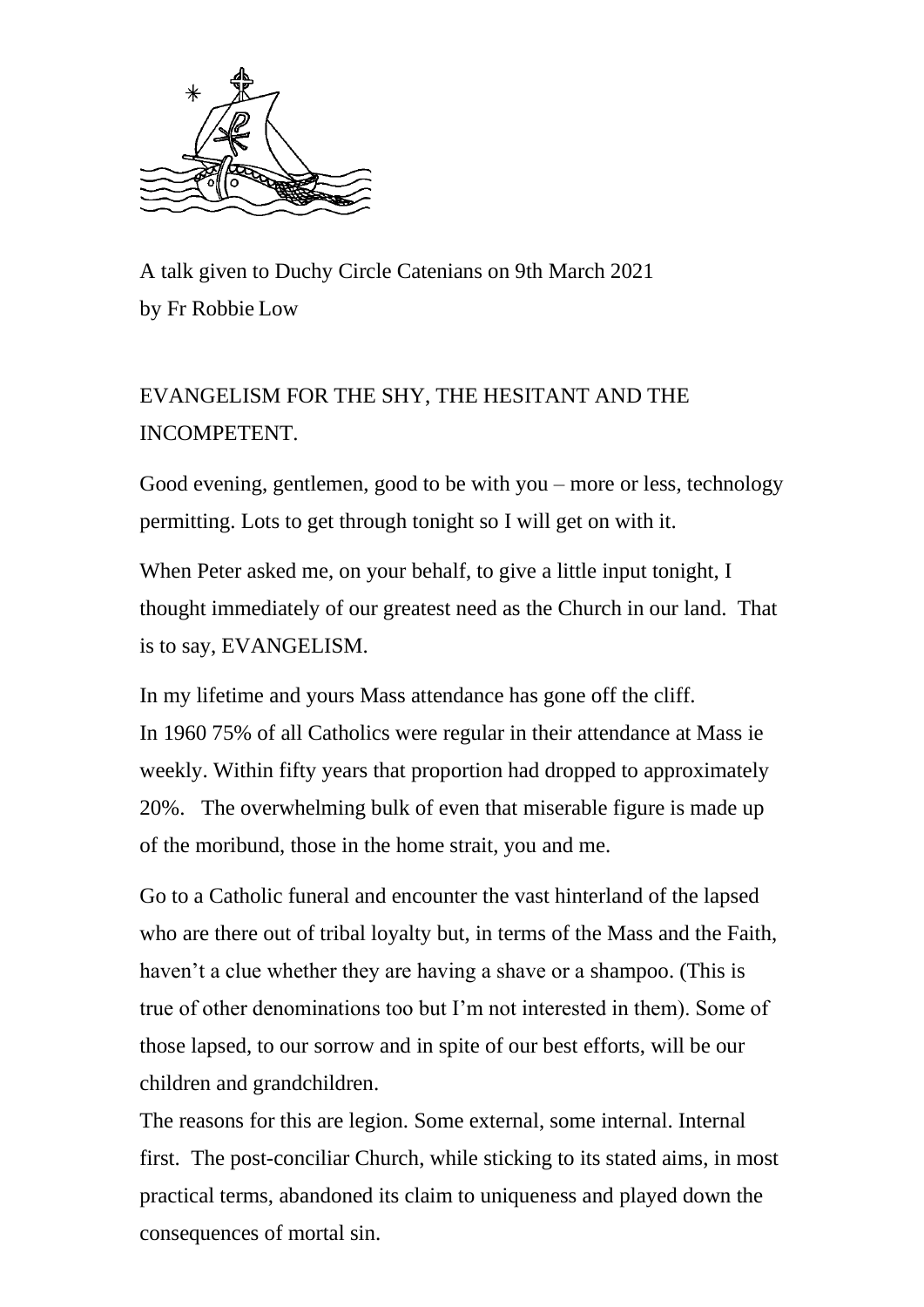Hell went on the back burner, so to speak.

The invention of the 'anonymous Christian' – courtesy of Karl Rahner became a popular theological riff. Unencumbered by the theological finesse of the professionals, many ordinary folk were relieved to think they had discovered that everyone went to Heaven, that there was little need to convert their mates, and indeed that, consequently, missing mass might no longer have consequences, mortal or otherwise.

The decline of regular confession only accelerated this perception.

Outside the Church the culture was disintegrating and re-forming into an unrecognisable shape. The tectonic plates of Judeo-Christian morality were shifting at Warp Factor 5. The touchstone, as so often in periods of burgeoning paganism, was sex. As society, family and relationships have been increasingly disordered , at spectacular personal and social cost, the prevailing zeitgeist, far from taking stock and repenting, has reacted by putting its foot to the boards and accelerating its pursuit of destruction and disintegration.

We have a choice here. Either to despair of the world and simply give in to the thought that there is little we can  $d\sigma - I$  think of my great hero, Elijah, utterly depressed by the culture's abandonment of God and asking God to let him die.

God's response to Elijah's lonely call is to tell him several things:

- 1) He is lonely but he is not alone. Others are rallying.
- 2) He needs to get off his arse (I paraphrase) set out to the Holy Mountain where the Covenant was given and wait on the Presence. Pilgrimage and prayer and re-dedication.

3) Go out and train up the next generation and anoint the future. We too have a choice. Depression, introversion, collusion even OR Girding our loins, getting back to the foundations, dwelling in the Presence and getting out there among the next generation and introducing them to the Lord.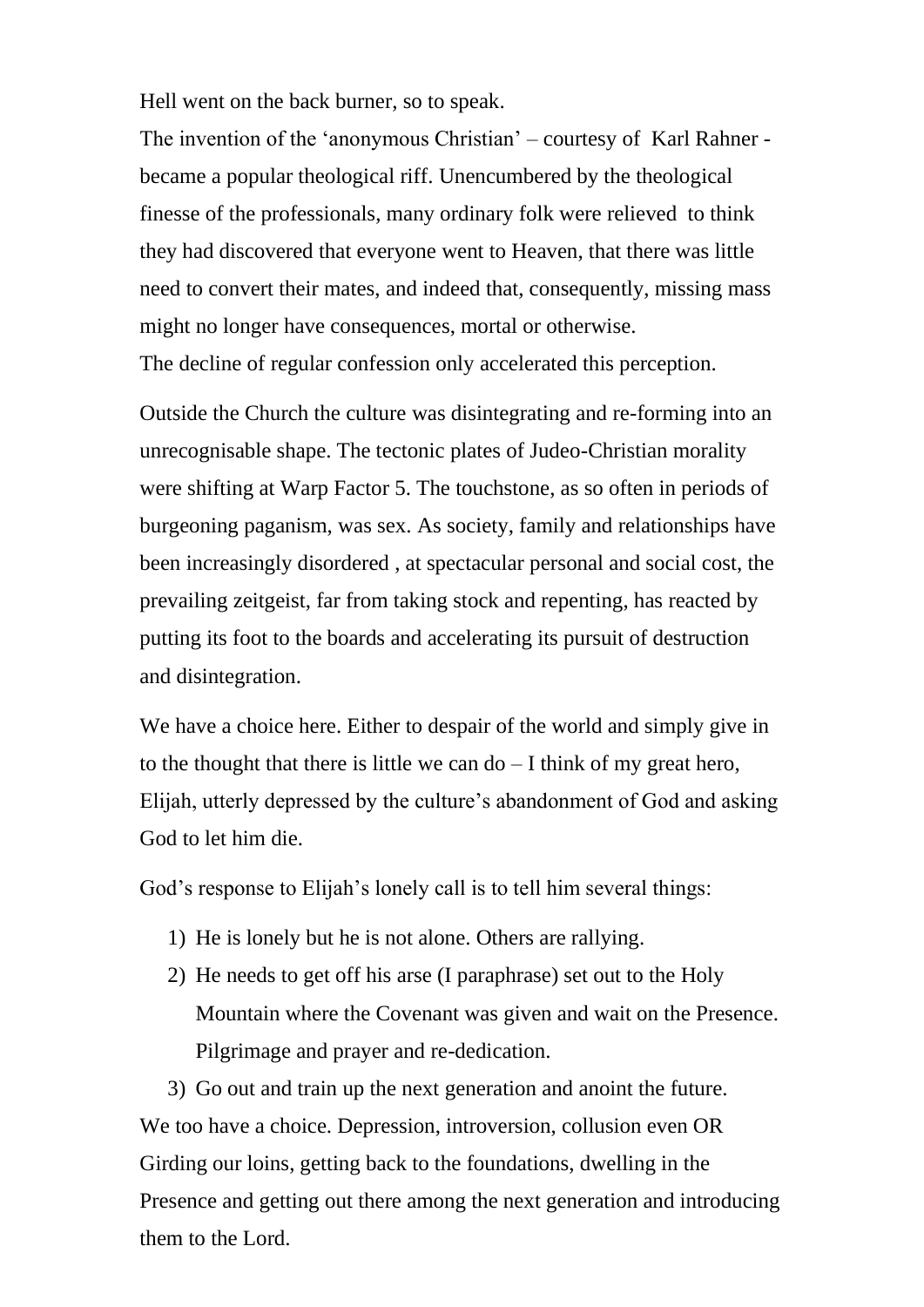We can either look upon the present circumstances as the end – because the culture does not listen – or the beginning again because we write on a tabula rasa and the evidence is increasingly in – paganism and atheism do not work. They are both roads to ruin.

A little background:

On the Feast of the Immaculate Conception 1975, the tenth anniversary of the closing of the Second Vatican Council, His Holiness Pope St. Paul VI issued an Apostolic Exhortation entitled 'Evangelii Nuntiandi', - The Proclamation of the Gospel to the people of our time. This is a foundational document for all post-conciliar considerations of the mission of the Church. ( The recent Evangelii Gaudium is Pope Francis personal riff on that document)

This instruction from the Holy Father came to a generation that, though it could scarcely have realised it at the time, was about to be charged with the reconversion of the West.

The first thing to grasp is that evangelism is the central task of the Church of Christ. Evangelism is what the Church does from the moment of her birth at Pentecost and it is not an optional extra. We cannot leave evangelism to the evangelicals nor even to the professional evangelists. It is a whole Church task and calling. Part of the calling of each and every Christian is to bring men and women home to God for reconciliation, healing, forgiveness and the promise of eternal life.

Pope Paul VI writes: 'The task of evangelising all peoples constitutes the essential mission of the Church. --- She exists in order to evangelise.'

In short, it's down to you and me.

The truth is that you are the people best placed to do it. You reach the parts that our clergy simply have neither the time nor the facility to access – your families, your workplace, your shops, your clubs, our friendship groups, in short everywhere you go. You are the frontline in this great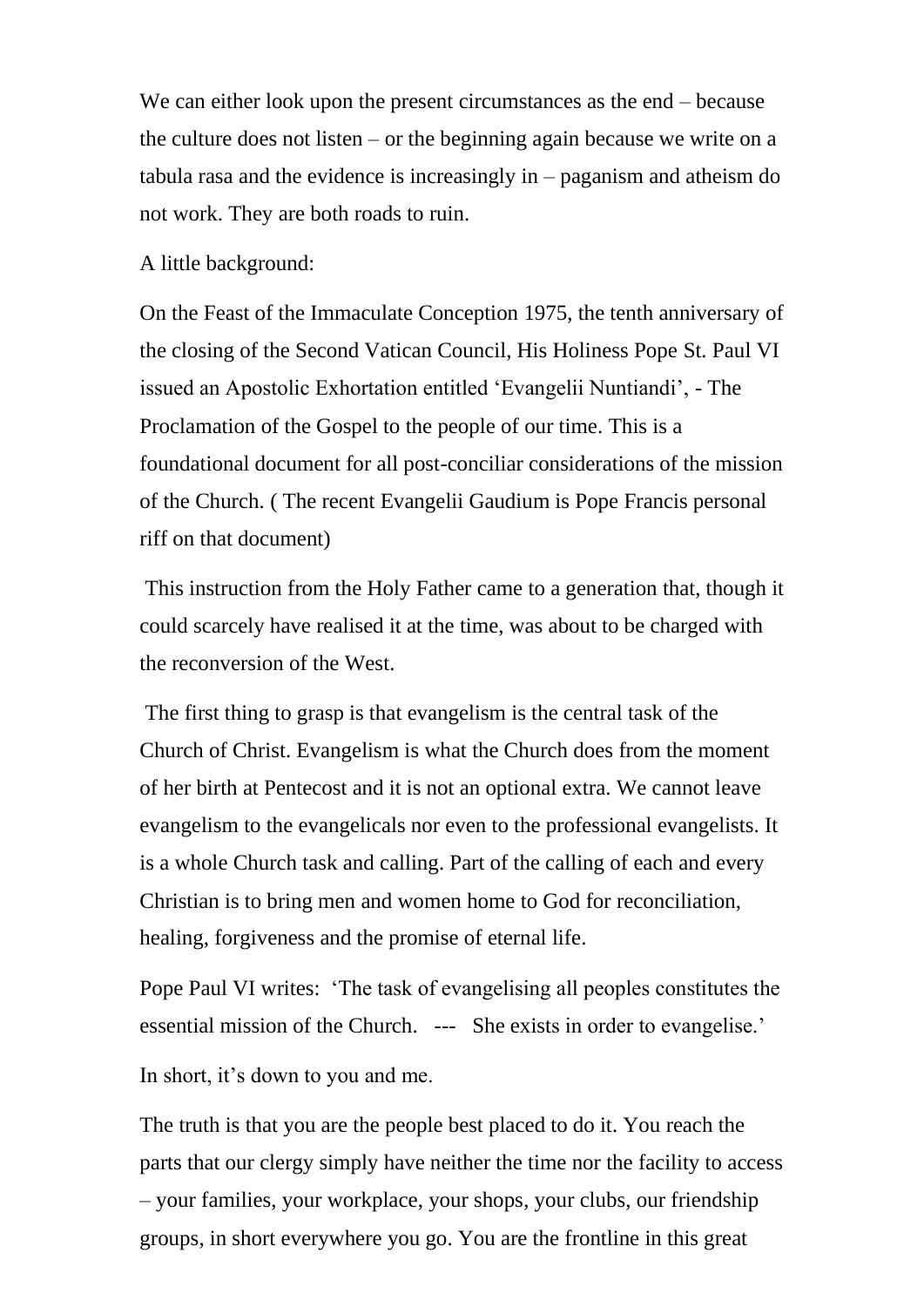enterprise of Christ. Far from fearing this task you should embrace it joyfully. Your witness is the key.

The natural corollary of our conversion is to want to share that joy of salvation and knowing our destiny in Christ with others.

And here is a great spiritual lesson:

When we tell someone about the Faith or witness to it, we are ourselves strengthened. When we hear the Gospel and God acts in our lives and we remain silent, we lose something.

This is where this spiritual lesson fires home. Most of us have been taught loads. The reason many cannot evangelise is that they never pass this teaching on.. What you don't share, you lose.

The Church does not hold fast to the Tradition like some spiritual version of the National Trust or English Heritage, but rather so she can hand it on the living Faith intact to the next generation and the next. Tradition (Traditio) actually means just that –the handing on.

There is a lot more but I want to cut to the chase. What can we do practically?

So we need to keep learning, keep listening to the Word of God. There will never come a time when we know it all so we get sharing straightaway. We need to know our stuff. But we would need to know our stuff if we were learning golf, the banjo, a knitting pattern or nuclear physics. Why should we reserve our apathy and indolence for God?

Pray your offices, go to mass, read the books, take the educational courses offered to you. If you don't know, then ask.

In all this, our Holy Father tells us, of the primary importance of is the witness of our lives.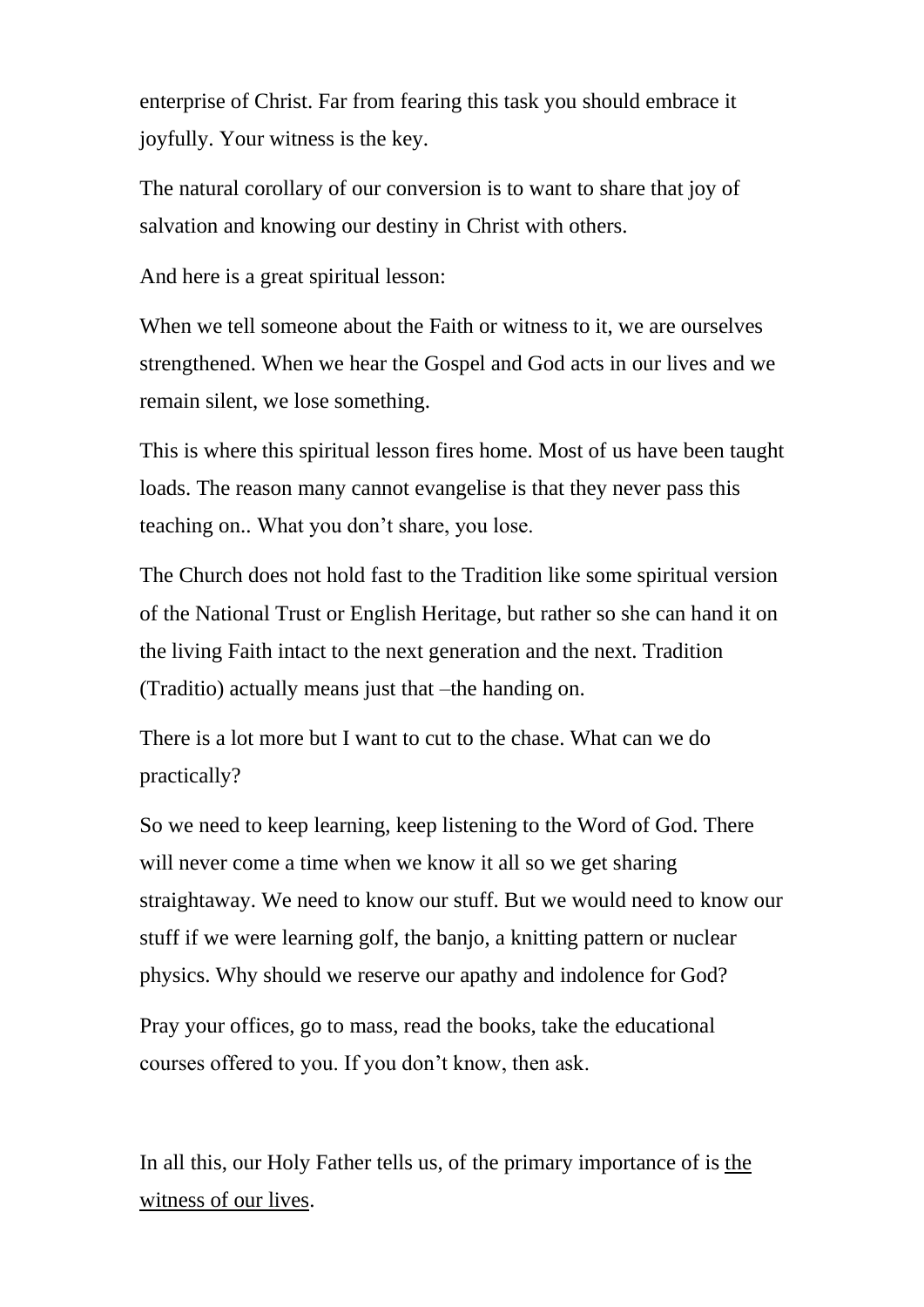Who we are and what we do is vital. What we do must correspond to what we say. There must be an integrity.

Some people try to get out of evangelising by dredging up a supposed quote of St. Francis telling us to,

'Preach the Gospel. Use words if necessary.'

Francis was speaking to a very religious age and he was suggesting that words have to be backed by action. He used a lot of words himself.

If we argue that we do not need to use words then we are suggesting that the outstanding holiness of our own lives is such that everyone will be amazed and turn immediately to Christ. Enough said. We need to be realistic. We need to join the dots for people. Say and do. Francis went to Africa to tell the Muslims!

People will look at the Church and say it is full of hypocrites.

I always agree with them. It is full of hypocrites. We have the highest standards and regularly fail to live up to them. The difference is that we acknowledge that in our confession and seek strength to do better. And then I tell my accuser that, yes the Church is full of hypocrites but there is always room for one more.

INTEGRITY is of the essence. Even our harshest critics admire integrity.

What we say must be what we do and who we are so the witness of life is vital.

But, the Holy Father goes on, we need explicit proclamation In short we need to be able to tell it like it is. Our first Pope, St. Peter says:

'Always have your answer ready for people who ask you the reason for the hope you all have.' (I Pet. 3v 1)

If someone asked you why you are a Christian what would you say?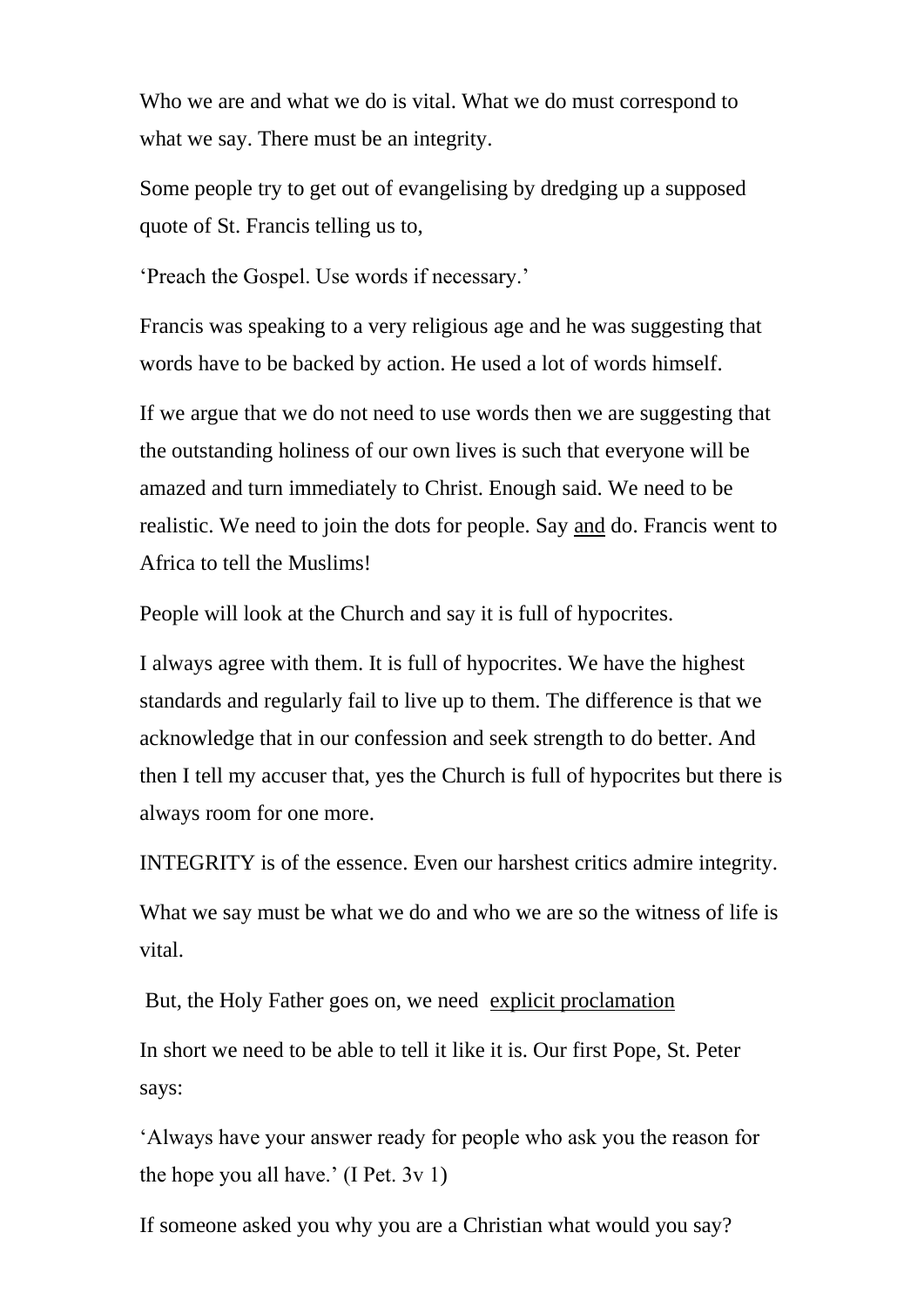Evangelii Nuntiandi says,

'There is no true evangelisation if the Name, the teaching, the life, the promises, the Kingdom and the mystery of Jesus of Nazareth, the Son of God, are not proclaimed.'

Talk about what Jesus means to you and what he promises your questioner. That proclamation is but the beginning of evangelisation.

Always pray for those you encounter. We want them to come to Faith to be part of the Church of God and to go out, in their turn, to proclaim the Good News.

## What's the message?

1) We need to talk about God. About His love for us in Jesus.

Because of Jesus we know God, not as a remote or implausible tyrant or some indifferent cosmic force but as a loving Father.

2) We need to be able to say what Jesus has done in saving us from our sins, restoring us to the Father and giving us the promise of eternity in Heaven.

3) We need to talk about the world to come – Heaven, Purgatory, Hell.

We need to be able to communicate the reality of sin and the need for salvation.

4) This realisation has an effect on our whole lives, how we view others.

Why do we hold to the sanctity of life? Why do we do more caring, more aid work, more health care, more education than most of the rest of the planet put together/ Because what we believe about God tells us that we are precious to him. All people are our brothers and sisters. It flows directly from what we believe.

5) The Gospel is a message of liberation, physically and spiritually.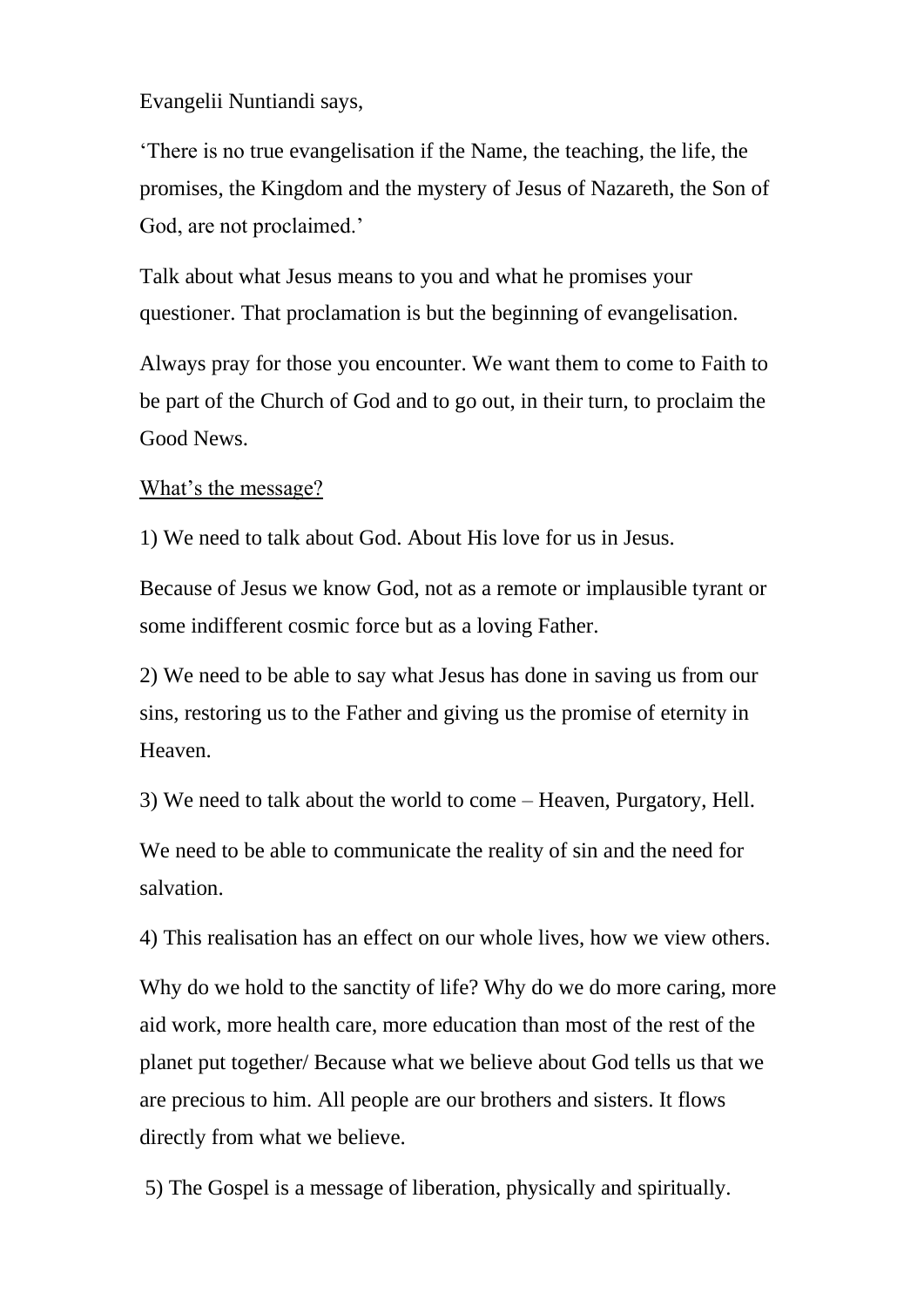Others talk of freedom, the Gospel delivers. It is politically revolutionary but not in a violent or reductionist sense. It changes the hearts and therefore the actions of men. The Gospel is not a man centred project for the betterment of human social and economic conditions. Rather those laudable things come about because we recognise who we are in the light of God's mercy and love for us. This gives man an ultimate meaning and purpose that no political order can deny or degrade or disown. The Spiritual priority of the Gospel informs the political action – not the other way round. Purely political utopias end up as failures and often costly disasters because they remove the overarching spiritual dimension of the reality of our life in God.

## Who's it for ?

This is a quick section. It's for everyone. We can respect others' faiths, opinions, differences etc etc but we cannot deny to them the right to hear and see and know the Gospel of Our Lord Jesus Christ. There may be hearts that are hardened, organisations that are hostile, states that are persecutory, cultures that are violently opposed – none of this reduces or removes the imperative of the Gospel. It is for everybody. We are never to curtail the mission of the Gospel for any reason whatsoever.

So, practically, what can we do? Few of us are likely to stand in the market-place on a soap box –but that is not how most people come to Christ anyway.

PRIORITY – see it as your job.

Pray for opportunities. (Mission group)

## SOME EXAMPLES: